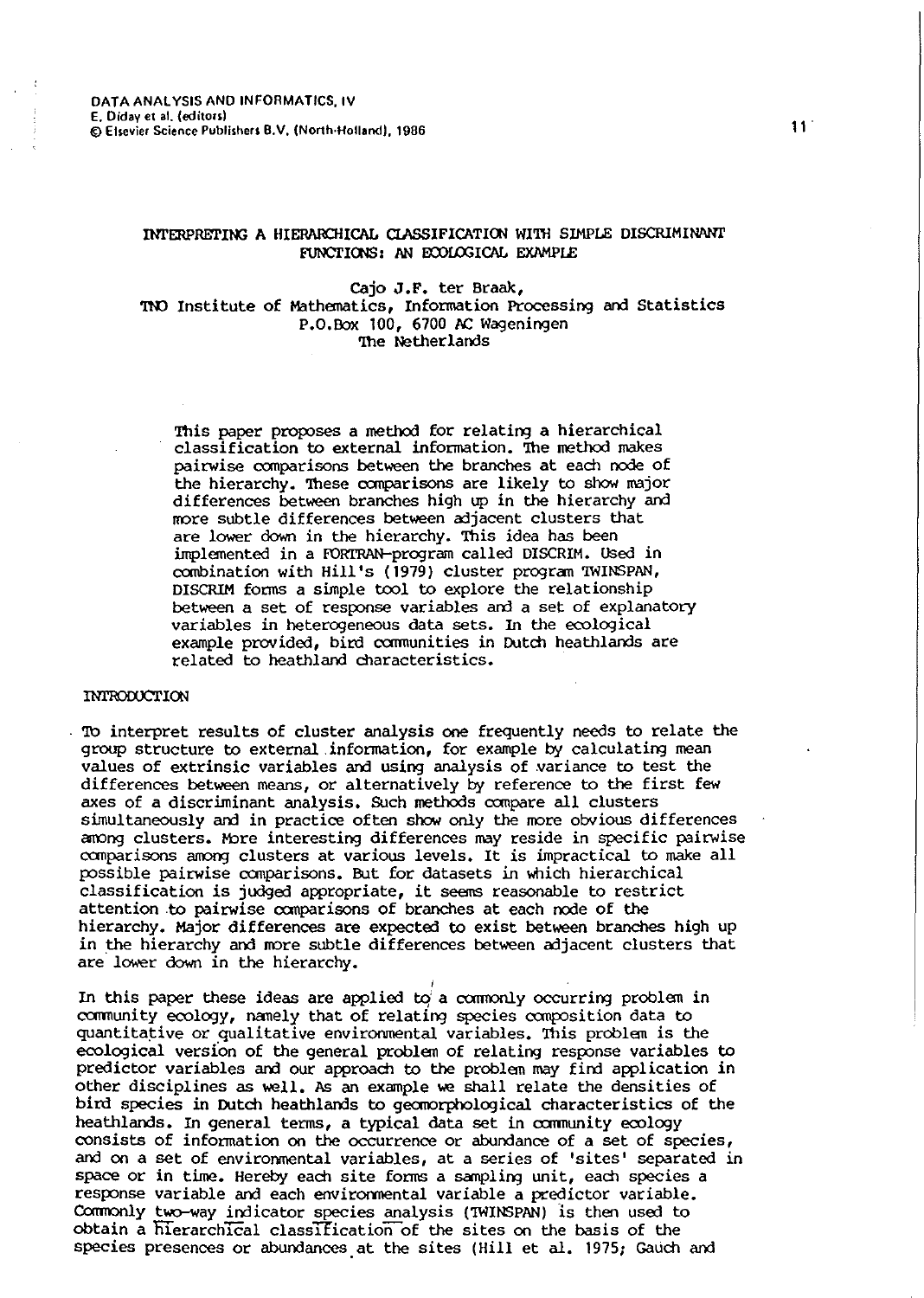Whittaker 1981). TWINSPAN is a divisive, polythetic cluster method in which successive divisions are obtained by successive correspondence analyses of the sanpling units: at each division the first correspondence analysis axis is split at its centroid, then the resulting division is refined by iterative character weighting. The properties of TWINSPAN therefore largely follow from the optimality properties of correspondence analysis, notably, those concerning the discovery of both diagonal and block structure in two-way tables (Benzécri et al. 1974, IIA no. 2 S3.2; Hill 1974). The TWINSPAN program of Hill (1979) has three further attractive features that facilitate the interpretation of the clusters:

- (1) Each division is succinctly characterized by a limited set of indicator species, using a simple discriminant function, the coefficients of which take the values  $-1$ ,  $0$ ,  $+1$ .
- (2) Species are classified in the same way as the sites; however, not on the basis of the original abundance at each site, but on the basis of the average abundance at each node of the site classification.
- (3) The site classification and species classification are each converted into an ordering and the original two-way table of species by sites is rearranged according to these orderings.

The TWINSPAN program was modified to allow characterization of a supplied hierarchical classification in terms of external variables (in community ecology, the environmental variables). The new program, DISCRIM (Ter Braak 1982), has proved useful in a variety of ecological applications (e.g. Kalkhoven and Opdam 1984). This paper describes the theory behind the canbined use of TWINSPAN and DISCRIM and its application.

### SIMPLE DISCRIMINANT FUNCTIONS

A method for ccmparing the branches of each oode of the hierarchy should provide a succinct characterization of the differences between the branches. With quantitative external variables, linear discriminant analysis could be used. For nominal variables, correspondence analysis could be applied to a  $2 \times c$  table where the rows correspond to the two branches of the node and c is the total number of categories of the nominal variables (cf. Jambu 1978, p. 83). However, general linear discriminant functions are not easy to assimilate. Moreover, lower down in the hierarchy the branches may contain so few sites that the coefficients of the discriminant function ·cannot be estimated accurately, if at all. Using presence-absence data, Hill (1977) got round·these difficulties by proposing to use simple discriminant functions, the coefficients of which can take only three values: -1 and +1 for attributes that are characteristic for the one and the other branch, respectively, and 0 for non-discriminating attributes. Such functions are easier to interpret. Both quantitative and nominal variables can be accomodated into this scheme after recoding (see next Section).

It is convenient at this point to call the left-hand and right-hand branches of a node by the negative and positive group, respectively (see Fig. 2) and ·to term an attribute a negative indicator if the attribute is characteristic for the negative group and a positive indicator if it is characteristic for the positive group. The discriminant score of a site is then found by simply adding•+! for each positive indicator and -1 for each negative indicator that it contains. Sites with a score less than or equal to a certain threshold value are assigned to the negative group and sites with scores greater than this value are assigned to the positive group. The threshold value should be chosen so as to make this division agree as far as possible with the original grouping in order to minimize the number of misclassifications.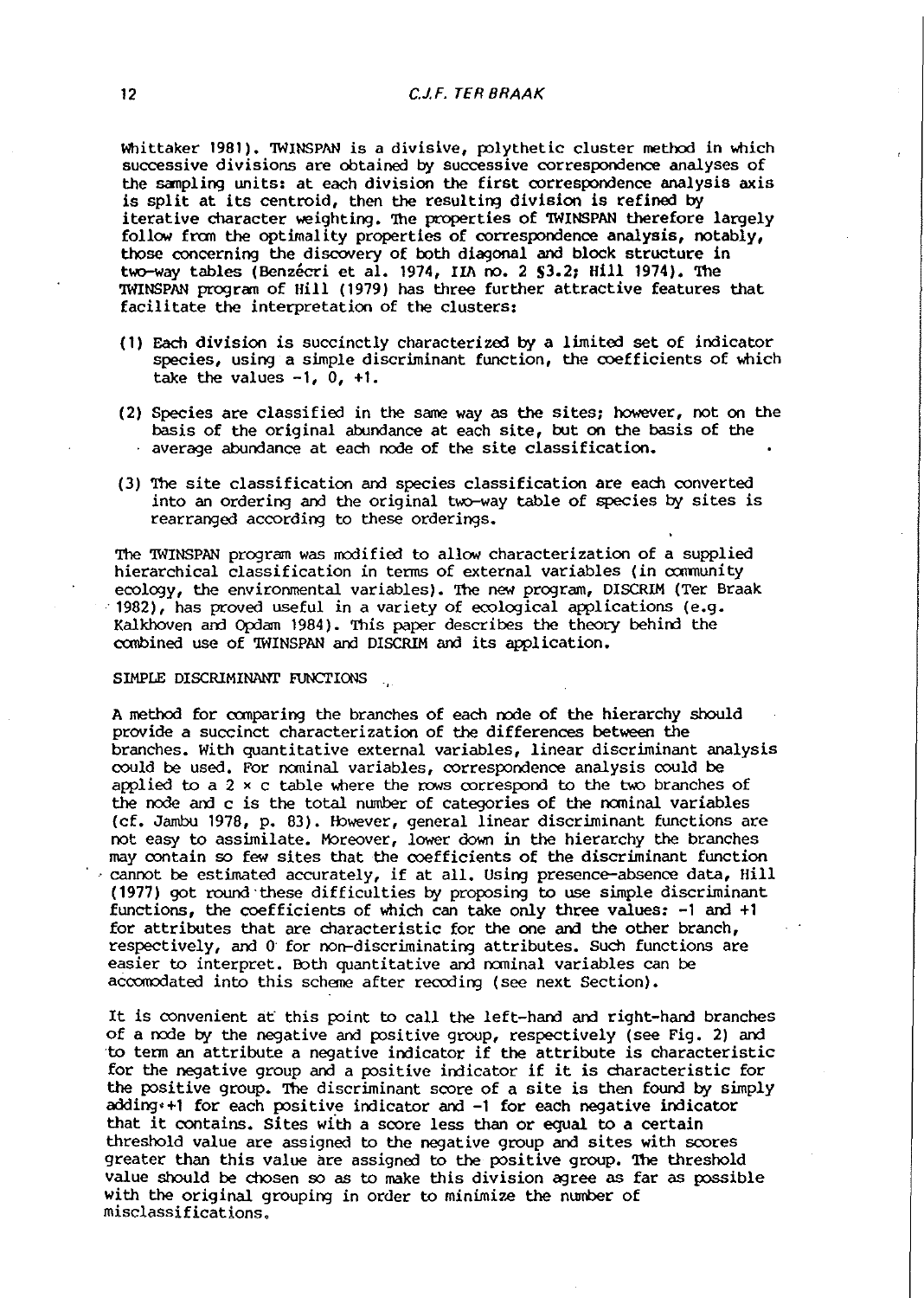In 'IWINSPAN and DISCRIM the simple discriminant functions are oonstructed in a very simple way (Hill 1979). An attribute is a possible positive indicator if its frequency of occurrence is higher in the positive group than in the negative group. Analogously, possible negative indicators are defined. The n attributes with highest absolute difference in frequency of occurrence are included in the discriminant function, where n is the smallest integer that minimizes the number of misclassifications. (In practice, an upperbound is imposed on n  $(n \le 7)$  and attributes that occur with about the same frequency in both groups cannot be considered as possible indicators.) The great advantage of the discriminant functions in 'IWINSPAN and DISCRIM is their simplicity; the sign of an attribute is taken with the same sign as that of the frequency difference, and the number of possible sets of indicator attributes is restricted by ordering the attributes on the basis of the absolute frequency difference. These restrictions avoid the need for optimization by integer programming and are likely to facilitate the interpretation of the discriminant functions so constructed.

## CODING OF NOMINAL AND QUANTITATIVE VARIABLES

1b analyse nominal and quantitative variables by simple discriminant functions, these variables must be recoded. A straightforward way is to define dummy variables, one for each category of each nominal variable. The dummy variable for a category gets the value 1 if the site scores on that category and the value 0 otherwise. After discretization, quantitative variables can be coded in the same way. The program DISCRIM does not generate these dummy variables automatically; hence these must be supplied as data input. Heiser (1981, p. 124) terms this coding scheme 'disjoint coding'.

Hill et al. (1975) proposed a different coding scheme, which is called 'the method of pseudo-species' (see also Hill 1977) or 'conjoint coding' (Heiser 1981, p. 123). This method originated in the context of abundances of species in sites, e.g. areal cover of plant species in quadrats. The information on cover can be represented on a crude scale by binary variables such as 'Is the species present?', 'Is the species present with cover greater than 5%?', 'Is the species present with cover greater than 10%?', etc. These binary variables are termed pseudo-species that are defined in the example by the pseudo-species cut levels 0, 5 and 10. This method is most suited for non-negative quantitative variables that can be absent, i.e. where the value 0 has a special meaning, and also for variables for which the numerical coding cannot be reversed because of asymmetry in the meaning of low values and high values. In DISCRIM this method of coding is available and-can be used for variables such as 'Is there clay at the site and if so, what is the surface area of clay?'. The quantitative variable clay is then replaced by the pseudo-attributes 'Is clay present?', 'Is clay present with areal fraction greater than 5%?', 'Is clay present with areal fraction greater than 10%?<sup>1</sup>. Only one set of cut levels can be supplied to DISCRIM and this set is used for all variables. Therefore some prior transformation of the data may be needed if the units of measurement of the variables differ. A possible transformation is to rank numbers so that the cut levels determine percentiles of the distribution of each variable. 1b define quartiles four cut levels are needed: the 0-, 25-, 50 and 75-percent point of the ranked data. Quartiles may be sufficient for many applications.

Simple discriminant functions are constructed according to the additional rule that not more than one pseudo-attribute of each quantitative variable may be used in the discriminant function. selection of a pseudo-attribute as a negative indicator means that values of the variable higher than the corresponding cut level occur more frequently in the negative group than in the positive group.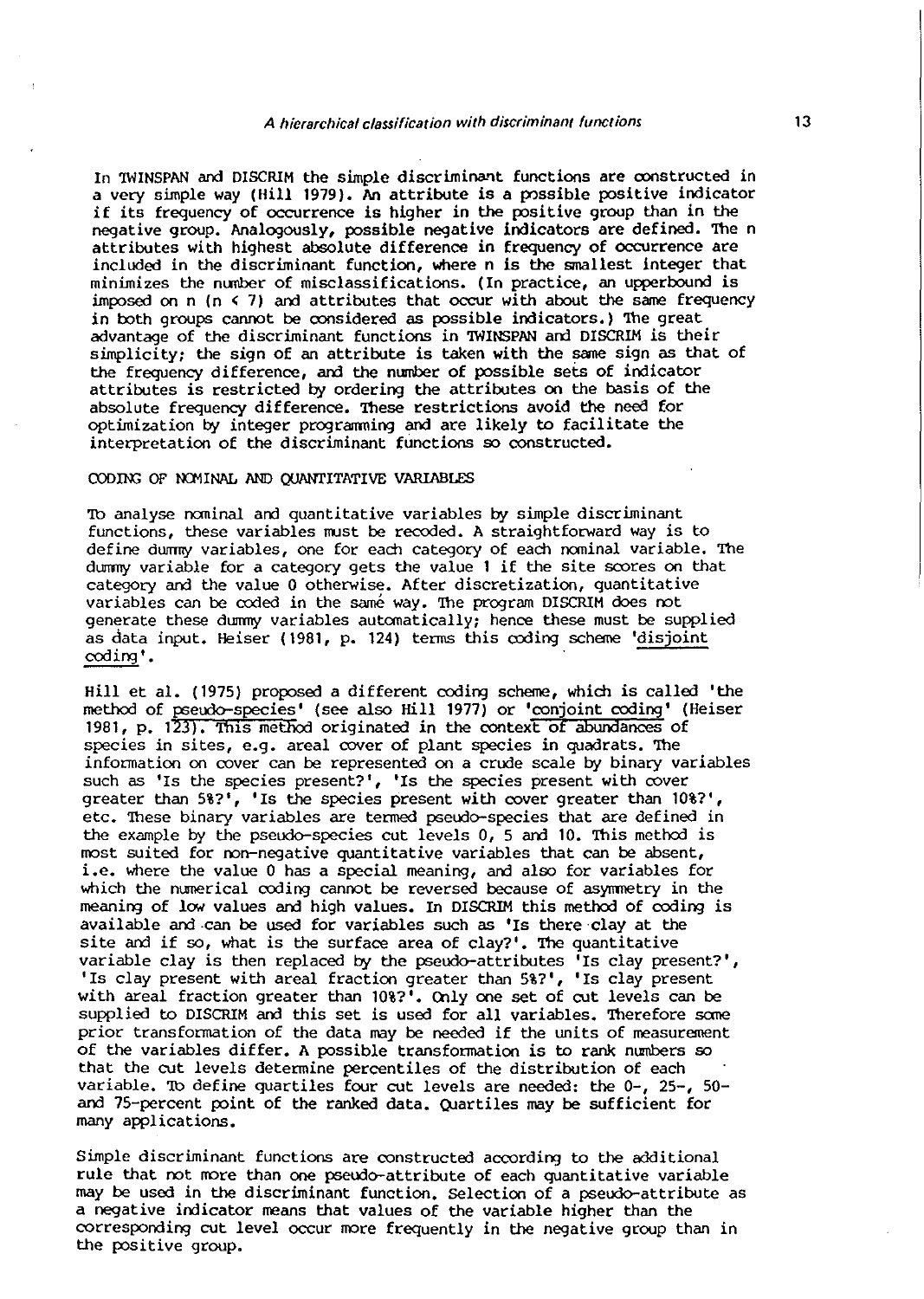For discretized quantitative variables fuzzy coding (French: codage flou) can have advantages over disjoint coding. The dummy variable for a category then gets, for example, the value 2 if the site scores on that category, the value 1 if the site scores on one of the adjacent categories, and the value 0 otherwise. Fuzzy coding expresses in this way the similarity of adjacent categories. In TWINSPAN and DISCRIM, fuzzy coding must be used in conjunction with conjoint coding, because these programs act on binary variables.

# CLASSIFICATION OF ATTRIBUTES

TWINSPAN first classifies the sites on the basis of species occurrences (attributes). Secondly, species are classified in a hierarchical way on the basis of average values at each node of the site classification. In this way species are clustered that have a 'similar' distribution across the clusters of sites. The actual classification is derived in the same way as the classification of the sites, namely by successive correspondence analyses and iterative character weighting. (The dissimilarity measure that is implicit in this method is thus the chi-square distance applied to oode averages.) This method is also useful for relating the site classification to external information and is therefore adopted in DISCRIM. Consequently,

TABLE 1: Species used in TWINSPAN to classify the heathlands

| No.            | Abbreviation      |             | Latin name             | Name                |  |  |
|----------------|-------------------|-------------|------------------------|---------------------|--|--|
| 1              | ALAU              | <b>ARVE</b> | Alauda arvensis        | Sky Lark            |  |  |
| $\overline{2}$ | <b>ANTH</b>       | <b>TRIV</b> | Anthus trivialis       | <b>Tree Pipit</b>   |  |  |
| 3              | <b>EMBE</b>       | <b>CITR</b> | Emberiza citrinella    | Yellowhammer        |  |  |
| 4              | NUME              | ARQU        | Numenius arquata       | Curlew              |  |  |
| 5              | <b>SYLV</b>       | <b>COMM</b> | Silvia communis        | Whitethroat         |  |  |
| 6              | <b>CARD</b>       | <b>CANN</b> | Carduelis cannabina    | Linnet              |  |  |
| 7              | $\alpha$ $\alpha$ | CANO        | Cuculus canorus        | Cuckoo              |  |  |
| 8              | ANTH              | PRAT        | Anthus pratensis       | Meadow Pipit        |  |  |
| 9              | <b>VANE</b>       | VANE        | Vanellus vanellus      | Lapwing             |  |  |
| 10             | <b>ERIT</b>       | <b>RUBE</b> | Erithacus rubecula     | Robin               |  |  |
| 11             | <b>LULL</b>       | <b>ARBO</b> | Lullula arborea        | Wood lark           |  |  |
| 12             | <b>ANTH</b>       | <b>CAMP</b> | Anthus campestris      | Tawny Pipit         |  |  |
| 13             | PICU              | VIRI        | Picus viridis          | Green Woodpecker    |  |  |
| 14             | PHYL              | <b>TROC</b> | Phylloscopus trochilus | Willow Warbler      |  |  |
| 15             | LYRU              | TETR        | Lyrurus tetrix         | <b>Black Grouse</b> |  |  |
| 16             | FALC              | TINN        | Falco tinnunculus      | Kestrel             |  |  |
| 17             | FALC              | <b>SUBB</b> | Falco subbuteo         | Hobby               |  |  |
| 18             | SAXI              | <b>RUBE</b> | Saxicola rubetra       | Whinchat            |  |  |
| 19             | PERD              | PERD        | Perdix perdix          | Partridge           |  |  |
| 20             | TRIN              | TOTA        | Tringa totanus         | Redshank            |  |  |
| 21             | <b>CALL</b>       | <b>GALL</b> | Gallinago gallinago    | Snipe               |  |  |
| 22             | HAEM              | <b>OSTR</b> | Haematopus ostralegus  | Oystercatcher       |  |  |
| 23             | TADO              | TADO        | Tadorna tadorna        | Shelduck            |  |  |
| 24             | OENA              | <b>OENA</b> | Oenanthe oenanthe      | Wheatear            |  |  |
| 25             | LOCU              | <b>NAEV</b> | Locustella naevia      | Grasshopper Warbler |  |  |
| 26             | LIMO              | <b>LIMO</b> | Limosa limosa          | Black-tailed Godwit |  |  |
| 27             | <b>MOTA</b>       | <b>FLAV</b> | Motacilla flava flava  | Blue-headed Wagtail |  |  |
| 28             | <b>MOTA</b>       | <b>ALBA</b> | Motacilla alba         | White Wagtail       |  |  |
| 29             | <b>CYAN</b>       | <b>SVEC</b> | Cyanosylvia svecica    | Bluethroat          |  |  |
| 30             | CAPR              | <b>EURO</b> | Caprimulgus europaeus  | Nightjar            |  |  |
| 31             | <b>EMBE</b>       | <b>SCHO</b> | Emberiza schoeniclus   | Reed Bunting        |  |  |
| 32             | LANI              | <b>EXCU</b> | Lanius excubitor       | Great Grey Shrike   |  |  |
| 33             | <b>GALE</b>       | <b>CRIS</b> | Galerida cristata      | Crested Lark        |  |  |
| 34             | <b>CIRC</b>       | CYAN        | Circus cyanus          | Hen Harrier         |  |  |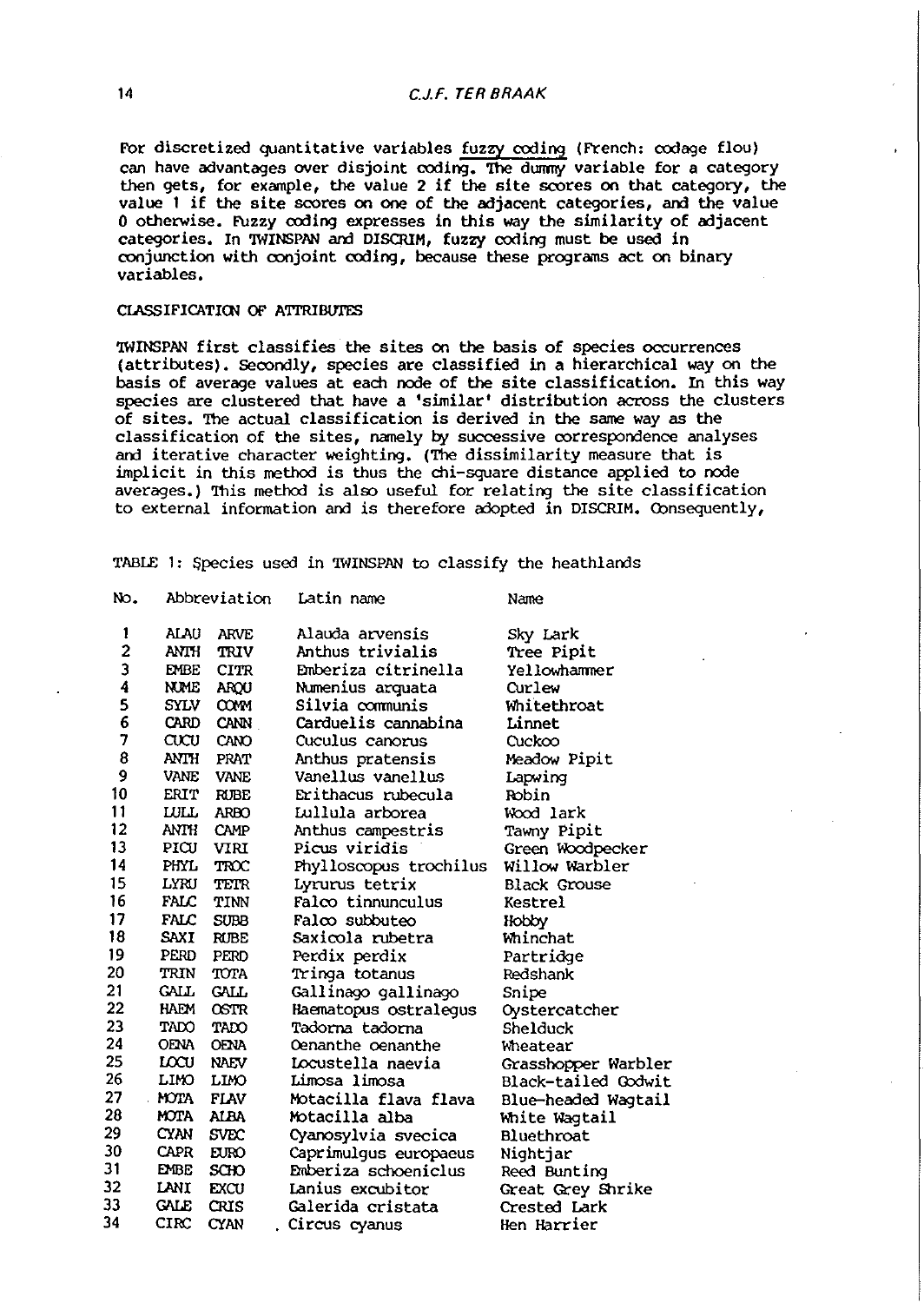attributes are considered similar or dissimilar according to whether they occur in the same site groups. The classification of attributes tends to reveal the sets of environmental conditions that prevail in each group of sites.

# ECOUXICAL EXAMPLE

Opdan and Retel Helmrich ( 1984) described the bird ccmnunities of Dutch heathlands, and related them to 24 heathland characteristics that included area, recreational usage, isolation, landscape, geographical position, topography, soil-type and soil-heterogeneity. They sanpled 82 heathlands, some of which included patches of woods and agricultural fields. The bird census data gave abundances (number of territories per 100 hectare) of 34 species that supposedly make use of heathland in some way (Table 1).

The first step in the analysis was to use TWINSPAN to produce a hierarchical classification of the heathlands based on the bird data. Fig. 1 shows the resulting two-way table and Fig. 2 the indicator species characterizing the first two levels of division. The indicator species describe the divisions

|                    |                     | 556636667 3344567772478 444445555534477683335582222222236 1131111 7<br>1116767 36    |       |
|--------------------|---------------------|--------------------------------------------------------------------------------------|-------|
|                    |                     | 78975665111238908323524290169034128064567801237539191}3678452624537f{090470441256897 |       |
|                    |                     |                                                                                      |       |
|                    | 23 TADO TADO        |                                                                                      | 000   |
|                    | 25 LOCU NAEV        |                                                                                      | 000   |
|                    | <b>9 VANE VANE</b>  |                                                                                      | 00100 |
|                    | 17 FALC SUBB        |                                                                                      | 00101 |
|                    | <b>18 SAXI RUBE</b> |                                                                                      | 00101 |
|                    | 20 TRIN TOTA        |                                                                                      | 00101 |
|                    | 21 GALL GALL        |                                                                                      | 00101 |
|                    | 22 HAEM OSTR        |                                                                                      | 00101 |
|                    | 26 LIHO LIHO        |                                                                                      | 00101 |
|                    | 27 HOTA FLAV        |                                                                                      | 00101 |
|                    | 32 LANI EXCU        |                                                                                      | 00101 |
|                    | 34 CIRC CYAN        |                                                                                      | 00101 |
|                    | 8 ANTH PRAT         |                                                                                      | 0011  |
|                    | 12 ANTH CAMP        |                                                                                      | 0011  |
|                    | 24 OENA OENA        |                                                                                      | 0011  |
| 33 GALE CRIS       |                     |                                                                                      | 0011  |
|                    |                     |                                                                                      | -919  |
| 10 ERIT RUBE       |                     |                                                                                      | 010   |
| <b>I ALAU ARVE</b> |                     | 35-3446675675356546-4-7535443556555745677755776776766653624-44--------------         | 01100 |
| 6 CARD CANN        |                     |                                                                                      | 01101 |
| 7 CUCO CANO        |                     |                                                                                      | 01101 |
| 15 LYRU TETR       |                     |                                                                                      | 01101 |
| 19 PERD PERD       |                     |                                                                                      | 01101 |
| 28 HOTA ALBA       |                     |                                                                                      | 01101 |
| 16 FALC TINN       |                     |                                                                                      | 0111  |
| 29 CYAN SVEC       |                     |                                                                                      | 0111  |
| 31 EHBE SCHO       |                     |                                                                                      | 0111  |
| 5 SYLV CONN        |                     |                                                                                      | 70.   |
| 2 ANTH TRIV        |                     | 777676667674456554566-57575665656644655425554676326-5777767--6254437-6677767777--7   | 110   |
| 13 PICU VIRI       |                     |                                                                                      | 110   |
| 14 PHYL TROC       |                     |                                                                                      | 110   |
| 30 CAPR EURO       |                     |                                                                                      | 110   |
| <b>J EMBE CITR</b> |                     |                                                                                      | 111   |
| 11 LULL ARBO       |                     |                                                                                      | 111   |
|                    |                     |                                                                                      |       |
|                    |                     |                                                                                      |       |
|                    |                     |                                                                                      |       |
|                    |                     |                                                                                      |       |
|                    |                     |                                                                                      |       |
|                    |                     | 000111 0001111000011                                                                 |       |
|                    |                     |                                                                                      |       |

Fig. 1: TWINSPAN two-way table of bird species (rows) of Dutch heathlands (columns). Values are logarithmic classes of abundance (number of pairs per 10 hectares). (-: absent; 1: < 0.5; 2: 0.5- 0.9; 3: 1.0- 1.9; 4: 2.0- 3.9; 5: 4.0 - 7.9; 6: 8.0 - 15.9; 7: > 16.0). The top margin gives site identification numbers, printed vertically. The bottom and right-hand margins show the hierarchical classifications of the heathlands and birds, respectively, each with five levels of division. Vertical lines separate groups of sites at level 2; horizontal lines separate the first two species divisions. See Table 1 for the abbreviation of species names.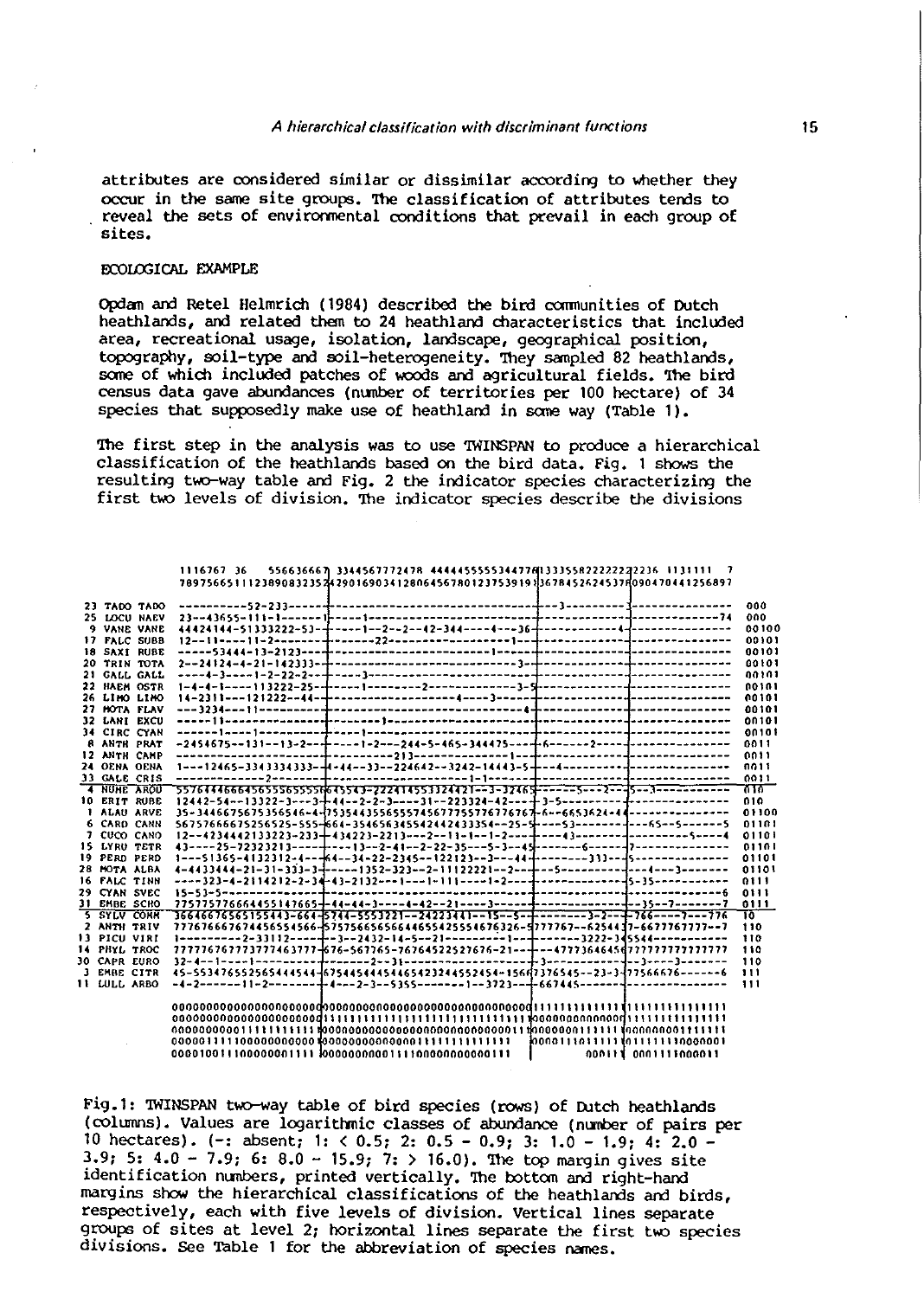fairly accurately as can be seen from the number of heathlands that are misclassified by the discriminant function of indicator species (Fig. 2). FOr example, in the first division only one sample of the negative group is misclassified and none of the positive group.

It can be seen from Fig. 1 that the first division is between speciesrich and species-poor heathlands. The species-rich group of 53 heathland had many indicators, but none were found for the species-poor group (Fig. 2). These two groups were further divided, the species-rich group into a species-rich group and a less species-rich group, the species-poor group into heathlands with Sky Lark and heathlands with a high density of Willow Warbler (Fig. 2). In Fig. 1 these groups of heathlands are divided further.

|  |             | TABLE 2: Heathland characteristics used in DISCRIM to interpret clusters of |  |  |  |  |
|--|-------------|-----------------------------------------------------------------------------|--|--|--|--|
|  | heathlands. |                                                                             |  |  |  |  |

| No.               | Abbreviation               | Description                                                   | Values   |
|-------------------|----------------------------|---------------------------------------------------------------|----------|
| <b>AREA</b>       |                            |                                                               |          |
| $\mathbf{1}$      | AREA <<br>20               | Area of heath smaller than 20 hectares                        | 0/1      |
| $\overline{a}$    | $AR20 - 100$               | Area of heath between 20 and 100 hectares                     | 0/1      |
| 3                 | AREA > 100                 | Area of heath greater than 100 hectares                       | 0/1      |
|                   | RECREATIONAL USAGE         |                                                               |          |
| 4                 | RECR MILI                  | Index of recreational use of heath, including                 | ranked   |
|                   |                            | military usage, based on inquiry                              | $1 - 82$ |
| 24                | <b>RECR</b><br><b>EATI</b> | Index of recreational use of heath, excluding                 | ranked   |
|                   |                            | military usage, based on inquiry                              | $1 - 82$ |
|                   | <b>ISOLATION</b>           |                                                               |          |
| 5.                | $HERT < 5$ $KM$            | Number of other heaths within a radius of 5 km                | ranked   |
|                   |                            | from the border of the heath                                  | $1 - 82$ |
|                   | LANDSCAPE                  |                                                               |          |
| 6                 | OPEN SAND                  | Presence of open sand within the heath                        | 0/1      |
| 7                 | MOOR POOL                  | Presence of moorland pools within the heath                   | 0/1      |
| 8                 | WET                        | Presence of wet patches within the heath                      | 0/1      |
| 9                 | SURR FORE                  | Heath at least partly surrounded by woodland                  | 0/1      |
| 10                | SURR AGRI                  | Heath at least partly surrounded by grassland                 | 0/1      |
|                   |                            | or arable land                                                |          |
|                   | GEOGRAPHICAL POSITION      |                                                               |          |
| 11                | VELU<br>WE                 | Heath lies on the VELUWE                                      | 0/1      |
| $12 \overline{ }$ | <b>BRAB</b><br><b>ANT</b>  | Heath lies in BRABANT                                         | 0/1      |
| 13                | DREN<br>THE                | Heath lies in DRENTHE                                         | 0/1      |
| 14                | <b>GRON</b><br><b>INGE</b> | Heath lies in GRONINGEN                                       | 0/1      |
| 15                | $\infty$                   | Heath lies in 'het GOOI'                                      | 0/1      |
| 16                | <b>LIMB</b><br>URG         | Heath lies in LIMBURG                                         | 0/1      |
|                   |                            | TOPOGRAPHY, SOIL, AND SOIL HETEROGENEITY (based on soil maps) |          |
| 17                | UNDU<br><b>LATI</b>        | Heath is undulating                                           | 0/1      |
| 18                | <b>FEN</b><br>LAND         | Presence of fen-land                                          | 0/1      |
| 19                | SAND SOIL                  | Presence of sandy soil                                        | 0/1      |
| 20                | SAND FEN                   | Presence of sandy soil in fen-land                            | 0/1      |
| 21                | 1SOI LTYP                  | Presence of only one soil type                                | 0/1      |
| 22                | 2SOI LTYP                  | Presence of two soil types                                    | 0/1      |
| 23                | 3SOI<br>LTYP               | Presence of three or more soil types                          | 0/1      |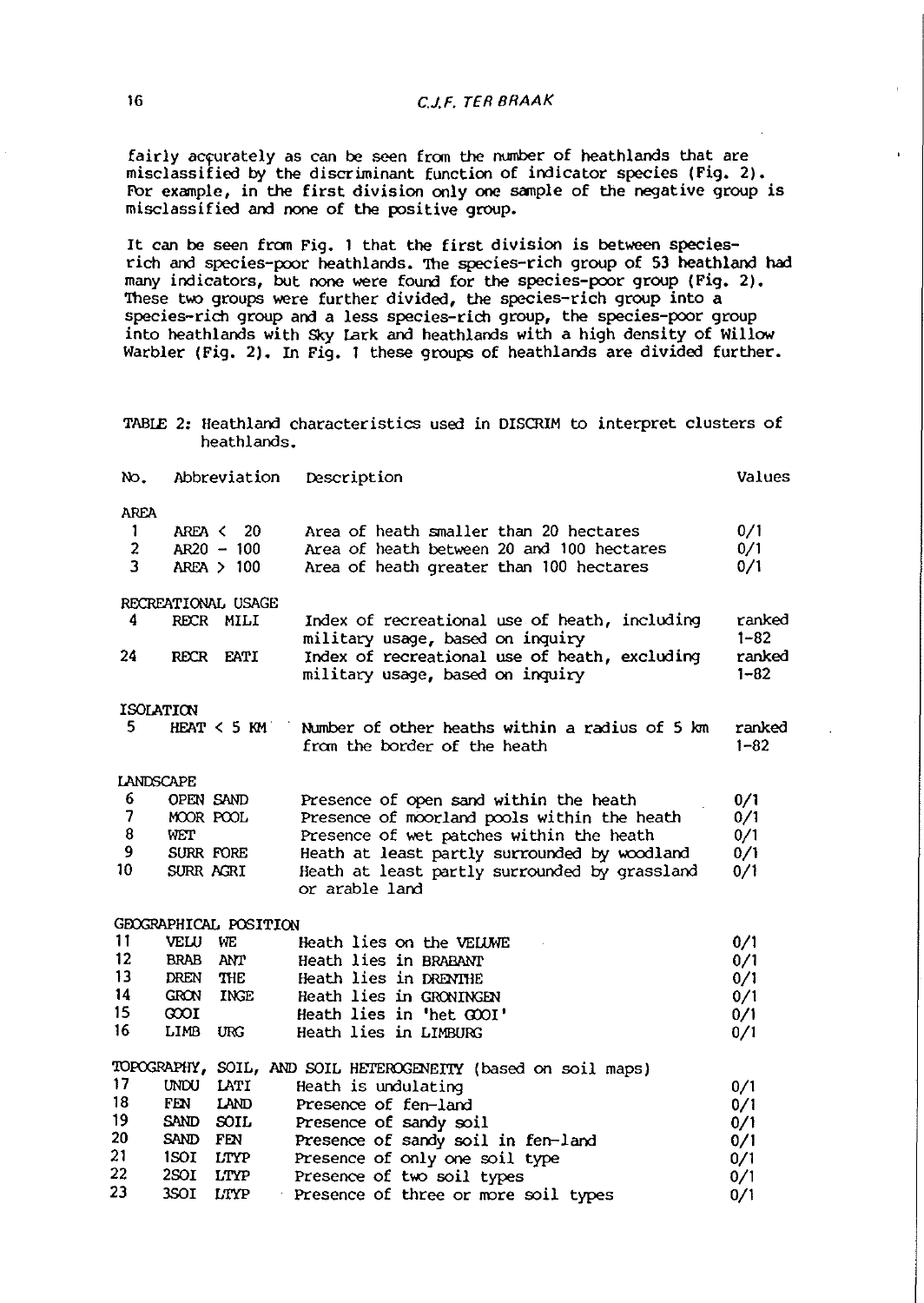ł.



Fig.2: Indicator species for the first two levels of division of TWINSPAN. Some species are only an indicator if they occur with high abundance, e.g. Curlew > 5 means Curlew is an indicator if the abundance reaches abundance class 5 or over. (N: number of heathlands in group; thr: threshold *value*  (maximum discriminant score for negative group); mn: number of misclassified negatives; mp: number of misclassified positives.)



Fig.3: Indicator attributes resulting from DISCRIM that best predict the divisions of 'IWINSPAN. Legends as in Fig. 2 and Table 2.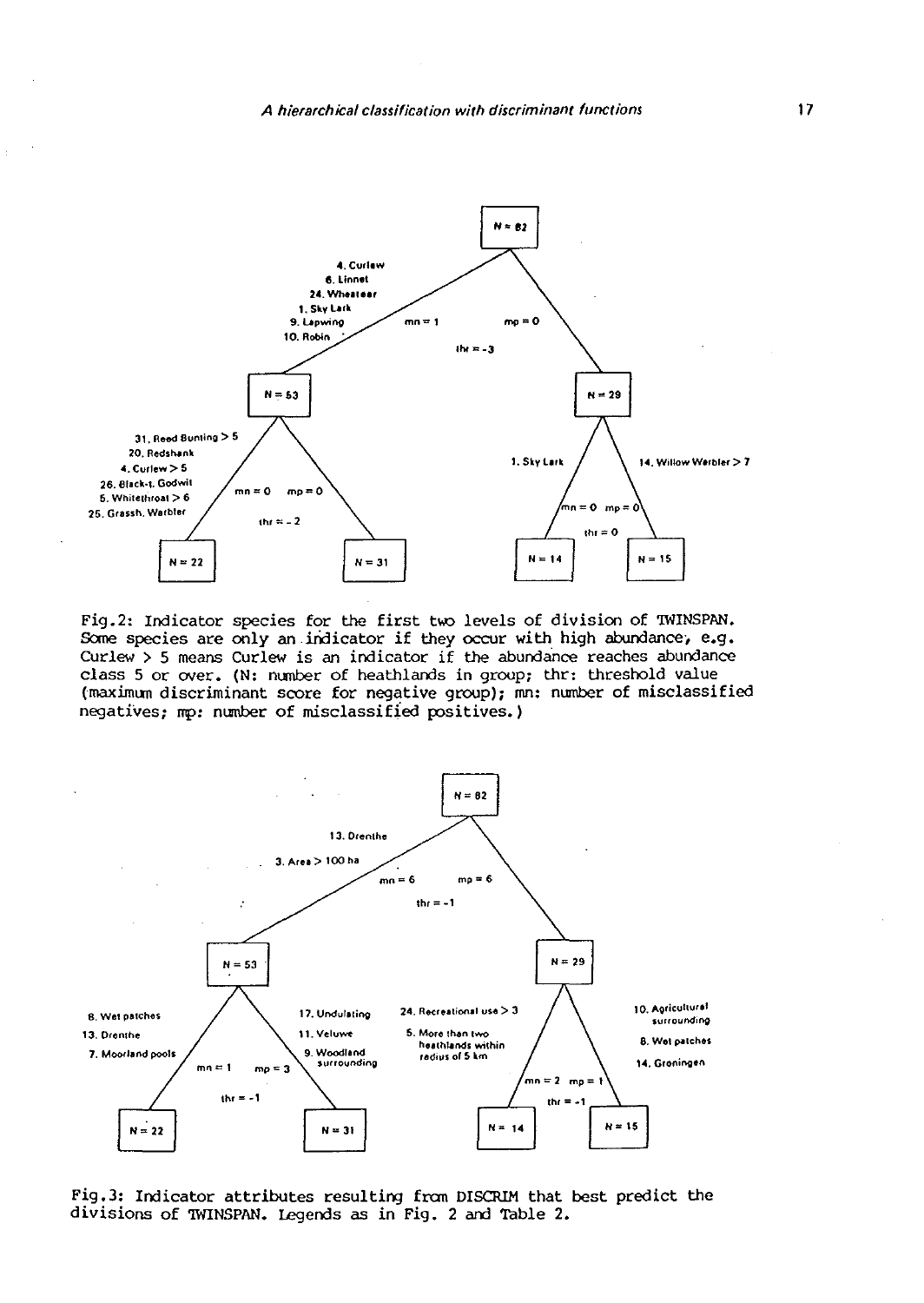One could ask why the sites were not classified on the basis of the environmental variables at the beginning of the analysis and why the hierarchy so obtained was not then interpreted in terms of the species data. However, reversing the procedure would not be asking the right question. What is of ecological interest is which environmental variables effect species composition. If a single environmental variable determines the occurrence of different species, then a cluster analysis based on all the environmental variables can only mask the differences in the causal variable. Species composition does not need to be related to the group structure obtained, if a large number of 'nonsense variables' are added. In contrast, the procedure followed in this paper would show the causal variable as an indicator. Therefore the correct procedure is to first base the classification on the response variables (also termed dependent variables) and then interpret the classification obtained in terms of the explanatory variables.

I strongly believe that the cluster program TWINSPAN also has many potentials outside ecology. When nominal and quantitative variables are recoded as dummy variables, successive divisions will be based on successive multiple correspondence analyses, which also have attractive properties. AlthOugh primarily designed for ecologists, 'IWINSPAN and DISCRIM may therefore also be useful for other research workers to relate a set of dependent variables to a set of explanatory variables in heterogeneous data sets through cluster analysis. The FORTRAN-program TWINSPAN can be obtained by writing to Dr. H.G. Gauch, Ecology and Systematics, Cornell University. Ithaca, New York 14853, and DISCRIM is available from the author at a nominal cost. ·

### **ACKNOWLEDGEMENTS**

I am grateful to Dr. M.O. Hill for his permission to base DISCRIM directly on the FORTRAN-code of 'IWINSPAN. I would also like to thank the Research Institute of Nature Management, in particular Dr. P. Opdam, whose projects initiated this research. Dr. J.J. de Gruijter suggested that I used the hierarchical structure in cluster interpretation. Thanks are also due to Dr. I.C. Prentice for stimulating discussions. Mrs. C. Hengeveld corrected the English.

## REFERENCES

- [1] Benzécri, J.-P. et al. (1973). L'Analyse des Données. Tome 2: L'Analyse des Correspondances. Dunod, Paris.
- [2] Braak, C.J.F. ter (1982). DISCRIM A modification of TWINSPAN (Hill, 1979) to oonstruct simple discriminant functions and to classify attributes, given a hierarchical classification samples. Report C 82 ST 107 56. TNO Institute of Mathematics, Information Processing and Statistics, P.O.Box 100, 6700 AC Wageningen, the Netherlands.
- [3) Gauch, H.G. (1982). Multivariate Analysis in Oommunity Ecology. Cambridge University Press, Cambridge.
- [4) Gauch, H.G. and Whittaker, R.H. (1981). Hierarchical classification of carmunity data. J. Ecol., 69, 537-557.
- [5] Greig-Smith, P. (1983). Quantitative Plant Ecology. 3rd Ed. Blackwell, Oxford.
- [6] Heiser, W.J. (1981). Unfolding analysis of proximity data. PhD thesis. University of Leiden, Leiden, The Netherlands.